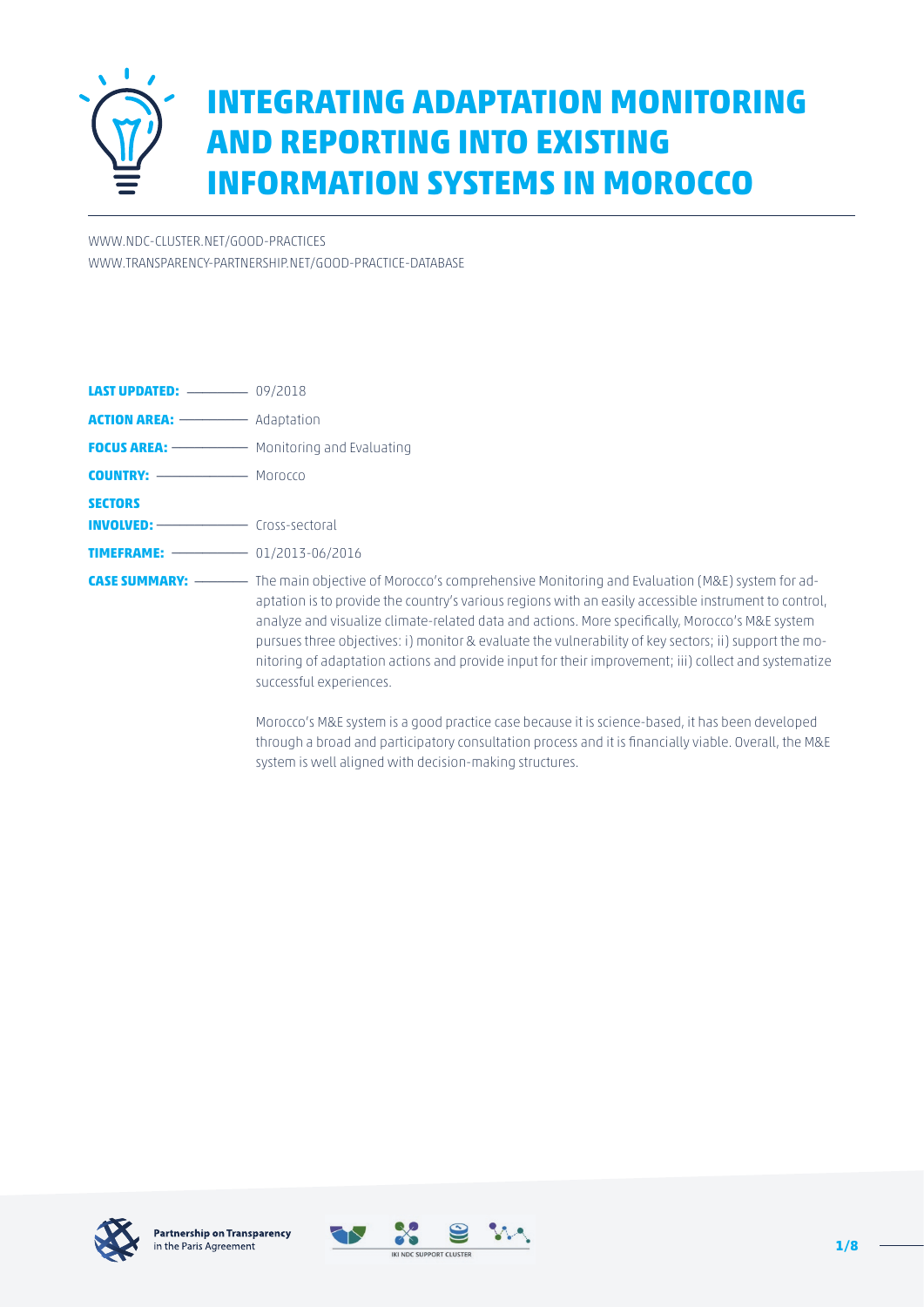

**BACKGROUND:** \_\_\_\_\_\_\_\_\_\_\_\_ Climate change is a key issue in Morocco. Over the last decades Morocco has seen an average temperature increase of 1°C and a significant increase in the frequency and severity of extreme events, mainly droughts and floods (Royaume du Maroc, 2010). Given its high vulnerability to climate change, Morocco has shown a high level of commitment at the international and national level to take climate action. International efforts are exemplified through the organization of the international climate change negotiations 2016 in Marrakech (COP22) and review of its NDC in 2016 following the adoption of the Paris Agreement. National efforts include the National Plan to Fight Global Warming, the National Strategy on Climate Change and, more recently, the National Strategy for Sustainable Development, amongst other.

> In 2010, in order to intensify activities to protect its climate and environment, Morocco adopted the National Charter for Environment and Sustainable Development. In this context, and in an effort to address the varying information needs of regional and local decision-makers, the Government of Morocco decided to de-centralize the management and collection of environmental data and set up a Regional Information System for the Environment and Sustainable Development (SIREDD in French) for each of its regions. Regional Observatories for the Environment and Sustainable Development (OREDDs in French) were mandated to collect relevant data and report on the environmental situation of the region (GIZ, 2017).

In order to develop a coherent adaptation planning process at the regional level, Morocco reviewed the SIREEDs and developed an adaptation M&E system in selected regions. The adaptation M&E component was initially developed in three pilot regions (Souss-Massa, Marrakech Safi and Beni Mellal Khénifra) and integrated into the SIREEDs. Purpose of the adaptation M&E system has been to track progress regarding climate change adaptation, build capacities and facilitate learning among regional partners. The idea has been to give a better understanding of climate change impacts on various sectors and to provide an accountability framework through which progress in the implementation of adaptation policies can be monitored and evaluated.

In 2015, the Office of the Secretariat of State for Sustainable Development reviewed all existing SIREDDs and decided to harmonize the various databases to the end of developing a National Information System. Once completed, this national information system will contain an adaptation M&E system, which will be based on the framework piloted in the three regions.

**ACTIVITIES:** \_\_\_\_\_\_\_\_\_\_\_ The development process of the adaptation M&E system in the three selected regions can be divided into three successive phases: conceptualization, operationalization and re-adjustment.

- **· CONCEPTUALIZATION:** During the conceptualization phase, government agencies established the key vulnerabilities in the three regions. They carried out a literature review, conducted vulnerability analyses, assessed existing M&E systems and identified needs and users of the adaptation M&E system.
- **· OPERATIONALIZATION:** During the operationalization phase, the activities focused mainly on the development and selection of indicators. These indicators were based on climate change impact and vulnerability chains and developed through a participatory approach involving key stakeholders, namely experts from OREDD, representatives of regional environment directorates, and other technical services. About 30 indicators were developed for the various regions (e.g. 27 indicators have been developed in the region of Marrakech, 30 indicators in Souss-Massa).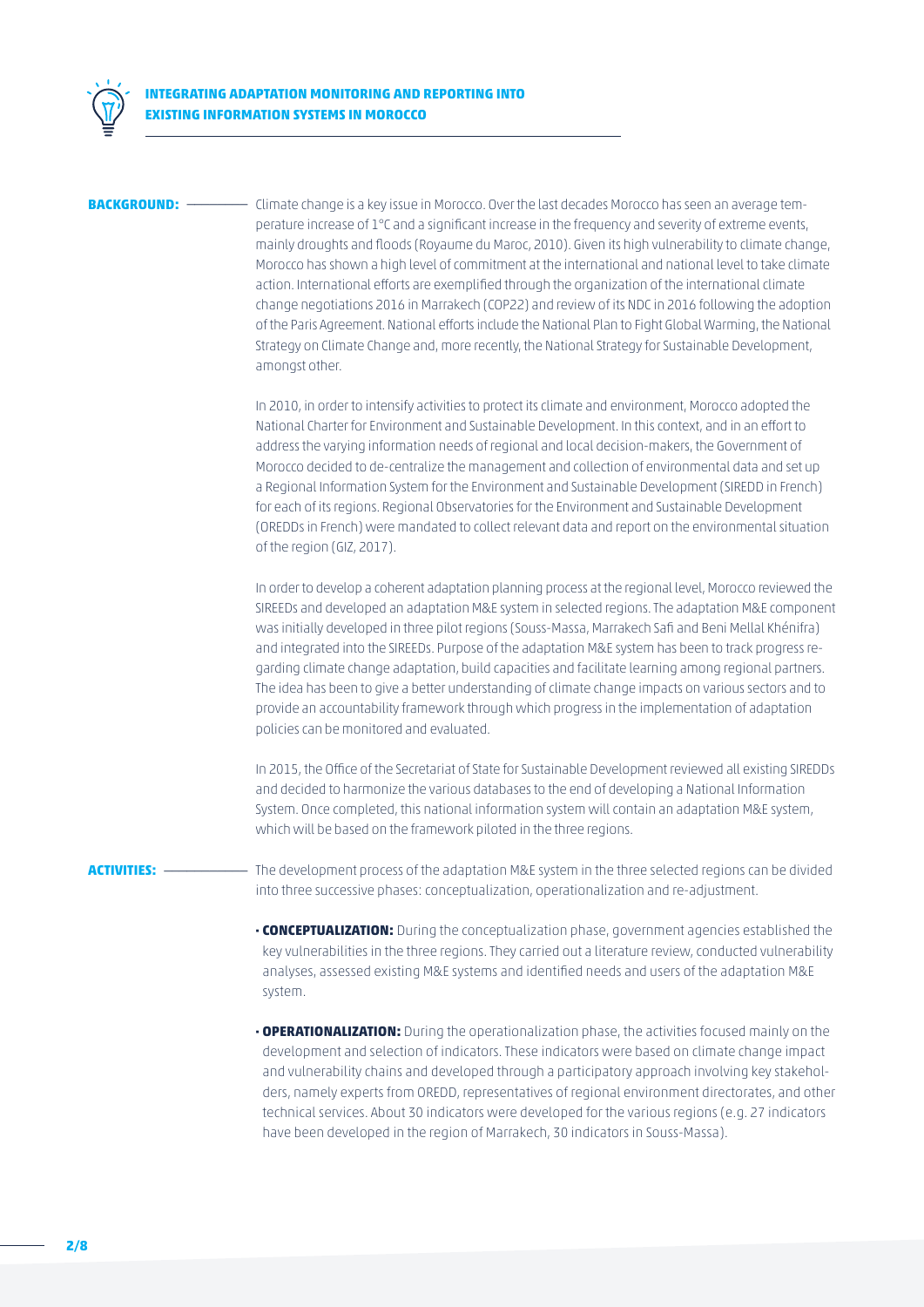|                                  | There are several types of indicators used in the system: (1) indicators for assessing changes in<br>vulnerability, by taking into account exposure, sensitivity, impact, and adaptive capacity; (2) indi-<br>cators to track adaptation measures; (3) indicators to measure the impact of adaptation actions;<br>(4) climate finance indicators; and (5) governance indicators.                                                                                                                                                                                                                                                                          |
|----------------------------------|-----------------------------------------------------------------------------------------------------------------------------------------------------------------------------------------------------------------------------------------------------------------------------------------------------------------------------------------------------------------------------------------------------------------------------------------------------------------------------------------------------------------------------------------------------------------------------------------------------------------------------------------------------------|
|                                  | The stakeholders developed a factsheet for each indicator, containing information on the indica-<br>tor itself, modalities and responsibilities for data collection, baseline values, and interpretation.<br>Finally, the indicators were integrated in the regional Information System for the Environment and<br>Sustainable Development (GIZ & IISD, 2014).                                                                                                                                                                                                                                                                                            |
|                                  | . RE-ADJUSTMENT: The purpose of this third phase was to validate and refine the indicators. A num-<br>ber of participatory workshops and studies were conducted to review, update and complete the<br>list of indicators, taking into account the climate change indicators from the National Strategy on<br>Sustainable Development and the Sustainable Development Goals (SDGs). In addition, a number<br>of workshops enabled the identification and validation of an approach to establish aggregated<br>indicators, which could be used in the future for the elaboration of adaptation M&E indicators at<br>the national level.                     |
| <b>INSTITUTIONS</b><br>INVOLVED: | <b>- GOVERNMENT AGENCIES:</b> Office of the Secretariat of State to the Ministry for Energy, Mining and<br>Sustainable Development responsible for Sustainable Development; Regional Observatory of the<br>Environment and Sustainable Development (OREDD in French acronym) of Souss-Massa, Marra-<br>kech-Tensift-Al Haouz, and Beni Mellal Khenifra; Climate Change Committee; High Commission for<br>Waters and Forests and the Fight against Desertification (HCEFLCD in French Acronym); Agency of<br>the Hydraulic Basin, Agriculture, Waters and Forests and Tourism.                                                                             |
|                                  | . IMPLEMENTATION PARTNER: Deutsche Gesellschaft für International Zusammenarbeit (GIZ) GmbH.<br>• OTHER INSTITUTIONS: National Observatory of the Environment of Morocco (ONEM in French<br>acronym); Regional Directorate of Water and Forests (DREF in French acronym); National Agency<br>for the Development of Oasis and Arganeraei Zones (ANDZOA in French acronym); Agricultural De-<br>velopment Agency (ADA in French acronym); Regional Networks for the Exchange of Environmental<br>Information (RREIE in French acronym); Regional Councils; "Wilayas"; NGOs and Economic interest<br>groups (GIE in French acronym); research institutions. |
|                                  | <b>COOPERATION WITH:</b> -- Federal Ministry for Economic Cooperation and Development (BMZ), Germany.                                                                                                                                                                                                                                                                                                                                                                                                                                                                                                                                                     |
|                                  |                                                                                                                                                                                                                                                                                                                                                                                                                                                                                                                                                                                                                                                           |
|                                  | IMPACT OF ACTIVITIES: -- · INCREASED AWARENESS AND IMPROVED KNOWLEDGE BASIS: The development of climate change<br>impacts and causality chains and the data collection enhanced the regions' knowledge of the<br>vulnerabilities of various sectors (e.g. agriculture, water resources, biodiversity) to the impacts of<br>climate change. Moreover, taking stock of existing M&E systems provided Morocco with a better<br>understanding of needs of the target regions, which helps to improve policy developments.                                                                                                                                     |
|                                  | <b>· INTEGRATION OF ADAPTATION M&amp;E SYSTEM INTO THE REGIONAL INFORMATION SYSTEM ON</b><br><b>ENVIRONMENT AND SUSTAINABLE DEVELOPMENT (SIREDD):</b> The M&E system was integrated into<br>existing data infrastructure (GIZ & OREDD, 2014), thus allowing for swift and cost-effective imple-<br>mentation.                                                                                                                                                                                                                                                                                                                                             |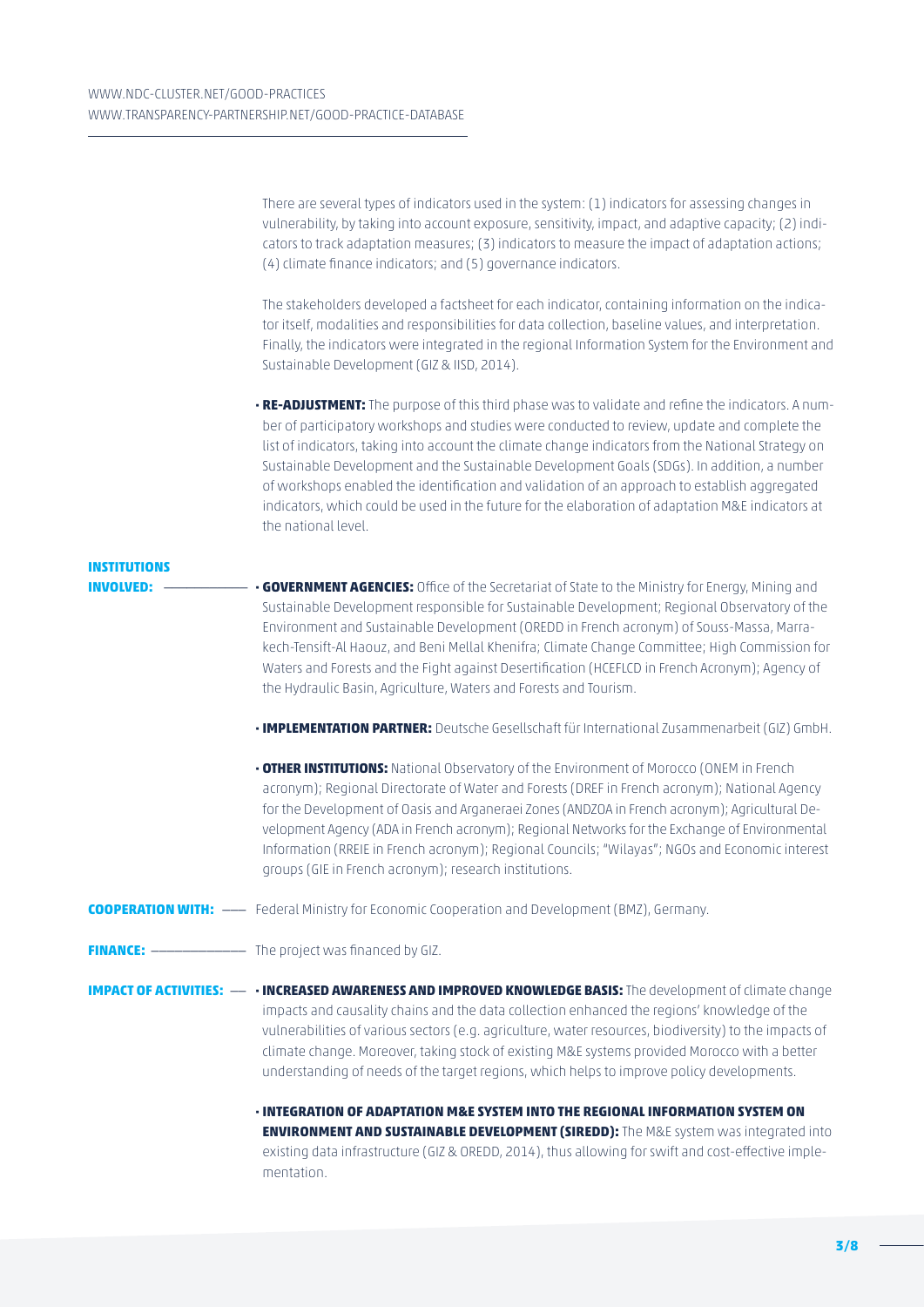

## **WHY IS IT**

- **GOOD PRACTICE:** \_\_\_\_\_\_ **· STAKEHOLDER ENGAGEMENT:** The adaptation M&E system has been developed through an extensive consultation process. This process provided the M&E system with a sense of regional ownership. It involved discussions and meetings with a wide range of actors from various backgrounds, sectors and levels of decision-making to develop and select appropriate indicators and identify key sectors for integrating adaptation M&E. Morocco has successfully sought input from all relevant stakeholders, particularly for the selection of appropriate indicators. At the national level, the process was led by the State Secretary to the Ministry of Energy, Mining and Sustainable Development. At the regional level, the leading actors were the OREDDs, the Regional Directorates of Environment and the climate change committee. The climate change committee is constituted of representatives of the Wilaya, the regional council, and prefectures as well as of representatives from technical services, development agencies and research institutions. This process also received international technical and financial support from GIZ. The extensive stakeholder engagement allowed to understand the supposed causal links between the intervention actions and the expected strategic outcomes and helped to develop a common vision of adaptation at the regional level.
	- **· FINANCIAL VIABILITY:** The indicators have been selected and data have been compiled from various existing sectoral monitoring services. Existing data were then refined and adjusted. This pragmatic approach saved not only resources, but also prevented duplications. Morocco made best use of what was already there.
	- **· SCIENCE-BASED:** In order to measure adaptation, the M&E system uses an innovative approach with a focus on baseline studies, indicators and results chains. The selection of indicators is based on key requirements for achieving the objectives of the M&E system. Thus, a vulnerability chain was developed for each priority sector of activity in the region, before visualizing links between indicators (GIZ, 2017). This approach ensures a greater credibility of the outcomes.

- **SUCCESS FACTORS:** \_\_\_\_\_ **· POLITICAL BUY-IN:** Policy mandates and directives have been key to ensuring that resources are made available for the establishment of the M&E system. A high level of political commitment and a regular dialogue with all stakeholders have allowed for the effective management of these resources.
	- **· ALIGNMENT WITH NATIONAL FRAMEWORKS:** To optimize resources, create synergies and avoid possible duplications, Morocco integrated the adaptation M&E component into the existing Regional Information System on Environment and Sustainable Development (SIREDDs) of the three regions. Further plans are underway to mainstream the indicator framework and develop a national information system (GIZ & IISD, 2014). These activities demonstrate that an indicatorbased adaption M&E system can be fairly easily integrated into existing M&E systems and scaled up. The system seems to be useful to address similar objectives in varying situations.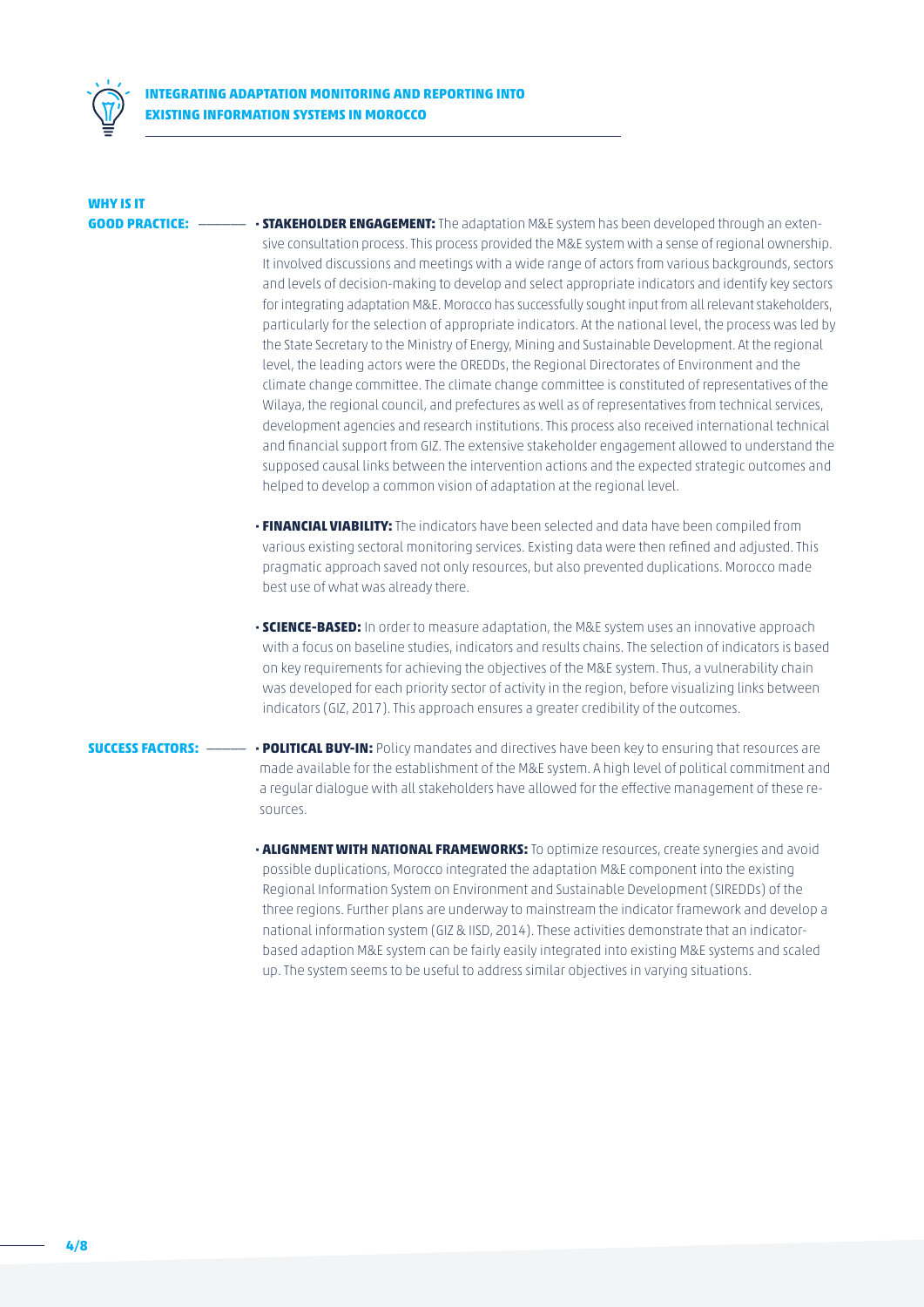## **OVERCOMING BARRIERS /**

### **CHALLENGES:** \_\_\_\_\_\_\_\_\_ **WHAT WERE THE MAIN BARRIERS / CHALLENGES TO DELIVERY?**

### **INFORMATION: FAILURE IN THE QUALITY AND RELIABILITY OF DATA AND INFORMATION**

A key challenge was to identify existing data, sources, formats, and access conditions. This is a time-consuming process, especially if the data are scattered across sectors and scales and lie under the responsibility of different departments and agencies.

### **INFORMATION: RESOURCE AND CAPACITY CONSTRAINTS**

Setting up M&E systems for adaptation requires significant financial, human and technical resources. M&E systems need to be regularly updated based on new data, information and needs to stay relevant. This also requires resources, which were challenging to secure.

### **INSTITUTIONAL: LACK OF HAR-MONIZATION IN COORDINATION BETWEEN SECTORS, SCALES AND PARTNERS**

The data, information and actors needed to undertake adaptation monitoring and evaluation were scattered across different sectors and levels of decision-making.

### **HOW WERE THESE BARRIERS / CHALLENGES OVERCOME?**

Existing data were reprocessed or refined for better usability in the context of the M&E system. Morocco engaged competent actors that have been involved in identifying and monitoring the quality of data and indicators. For the modalities of data collection and reference values, Morocco also turned to the German M&E system.

Morocco tested the M&E system of adaptation in some pilot regions before refining it. In other words: the M&E system was developed over time and in a gradual manner. Moreover, Morocco focused only on some indicators initially. Selecting priority indicators allowed saving resources and time (GIZ & IISD, 2014). Monitoring a large number of indicators would take more resources and would have delayed the operationalization of the system. Finally, continuous stakeholder participation and capacity building was effective.

An inter-sectoral institutional framework was put in place to facilitate the implementation of the M&E system. A lead partner was designated to coordinate all actors and activities. This inter-sectoral arrangement helped to build synergies between actors.

**LESSONS LEARNED:** \_\_\_\_ **· BUILD A PARTICIPATORY PROCESS BASED ON EXISTING STRUCTURES:** The Moroccan example demonstrates how to develop an adaptation M&E system in a participatory, pragmatic and costeffective way.

> **· SECURE REGIONAL OWNERSHIP THROUGH INDICATOR DEVELOPMENT:** Developing indicators and gathering data through existing monitoring services and inter-sectoral exchange platforms helped to create a sense of regional ownership and take into account various perspectives. Prioritizing indicators (GIZ & OREDD, 2014) by focusing on available information saved costs and facilitated the implementation as well as the integration into existing monitoring platforms.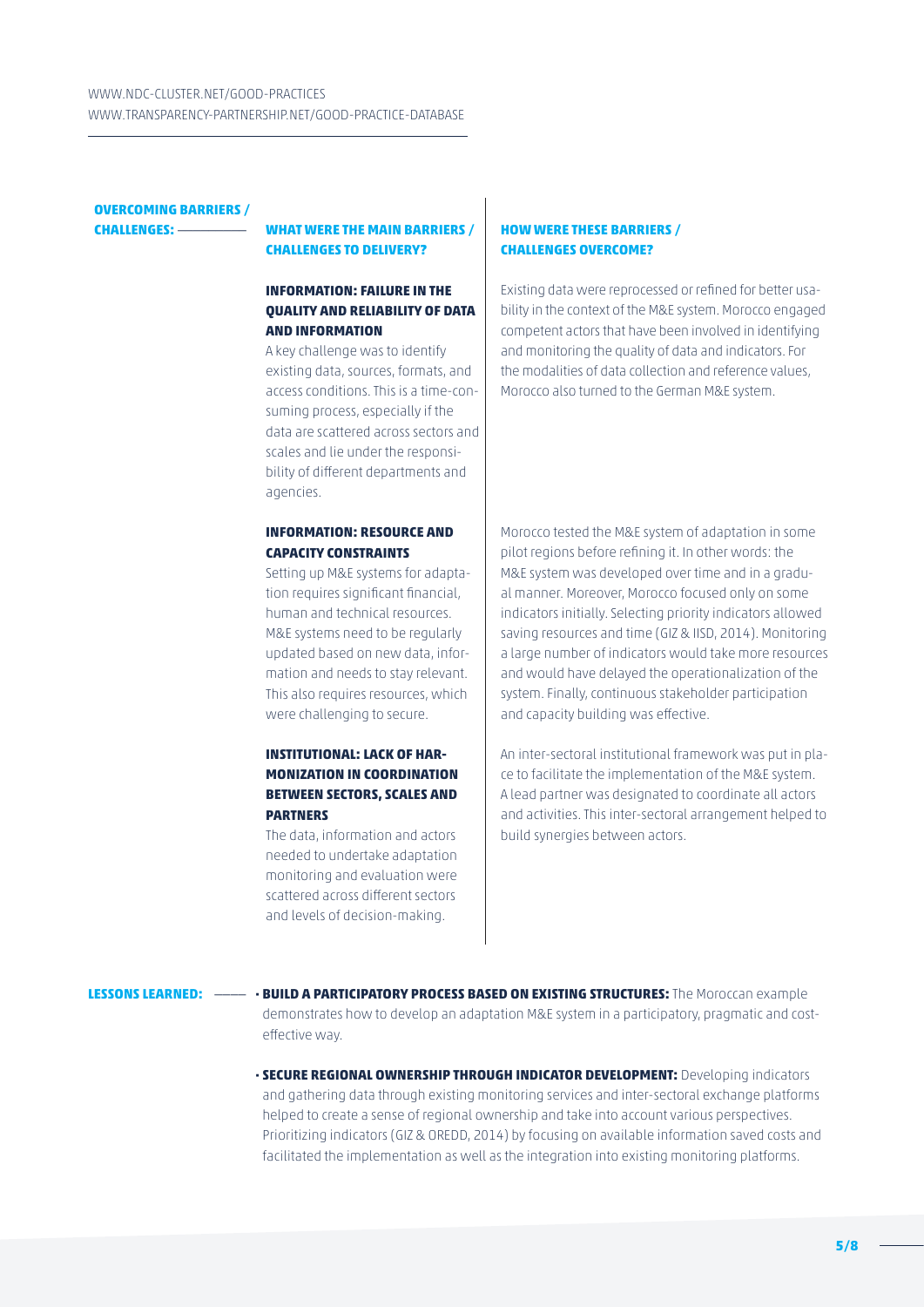

| <b>HOW TO REPLICATE</b>                 |                                                                                                                                                                                                                                                                                                                       |
|-----------------------------------------|-----------------------------------------------------------------------------------------------------------------------------------------------------------------------------------------------------------------------------------------------------------------------------------------------------------------------|
| <b>THIS PRACTICE:</b>                   | <b>· START BY TAKING STOCK OF EXISTING INFORMATION AND PRACTICES:</b> The documentation and                                                                                                                                                                                                                           |
|                                         | the capitalization of Morocco's example contribute to a wider dissemination of the approach,<br>which facilitates replicability.                                                                                                                                                                                      |
|                                         | . ALIGN M&E WITH EXISTING SYSTEMS: The development of an innovative approach based on<br>alignment with existing systems helps to ensure greater operational practicability (GIZ & IISD,<br>2016).                                                                                                                    |
|                                         | <u>- SET UP A DATA SHARING AGREEMENT ON CLIMATE CHANGE BETWEEN VARIOUS SECTORS AND</u><br>AGENCIES: This will facilitate the breakdown of barriers between sectors and build effective<br>synergies.                                                                                                                  |
|                                         | - SET UP A COORDINATION AND GOVERNANCE FRAMEWORK AT A HIGH LEVEL OF DECISION-<br><b>MAKING:</b> This allows to build a common vision of targeted objectives in terms of adaptation,<br>but also to achieve a consensus on stakeholder engagement and accountability.                                                  |
|                                         | <b>· ESTABLISH A CLIMATE INFORMATION GOVERNANCE PLATFORM:</b> Such a measure will contribute<br>to the wider dissemination of practices developed within the M&E program.                                                                                                                                             |
|                                         | <b>. ORGANIZE EXCHANGE VISITS:</b> Visits could be a good means for replication in other countries.                                                                                                                                                                                                                   |
| <b>CONTACT FOR</b>                      |                                                                                                                                                                                                                                                                                                                       |
| <b>ENQUIRIES:</b>                       | Saida Bourous, Head of Service of Environmental Databases<br>National Observatory of the Environment and Sustainable Development<br>Office of the Secretariat of State to the Ministry for Energy, Mining and Sustainable Development<br>responsible for Sustainable Development<br>bourousaida1960@gmail.com         |
|                                         | Abdelaziz Babgigi, Director<br>Regional Observatory of Environment and Sustainable Development (OREDD)<br>Region Marrakech Tensif Al Haouz<br>abdelaziz.babqiqi@qmail.com                                                                                                                                             |
|                                         | Khadija Sami, Director<br>Regional Observatory of Environment and Sustainable Development (OREDD)<br>Region Souss Massa Drâa<br>sami@environnement.gov.ma<br>samikhadija@gmail.com                                                                                                                                    |
|                                         |                                                                                                                                                                                                                                                                                                                       |
| <b>FURTHER KEY</b><br><b>RESOURCES:</b> | · GIZ (2017). Morocco: Adaptation monitoring and evaluation as part of the Regional Information<br>Systems. Factsheet. Available at: https://www.adaptationcommunity.net/wp-content/<br>uploads/2017/11/05-giz2017-en-factsheet-morocco.pdf                                                                           |
|                                         | · GIZ & IISD (2014). Monitoring and Evaluating Adaptation at Aggregated Levels: A Comparative Ana-<br>lysis of Ten Systems. Available at: https://gc21.giz.de/ibt/var/app/wp342deP/1443/wp-content/<br>uploads/filebase/me/me-guides-manuals-reports/GIZ_2014-Comparative_analysis_of_national_<br>adaptation_M&E.pdf |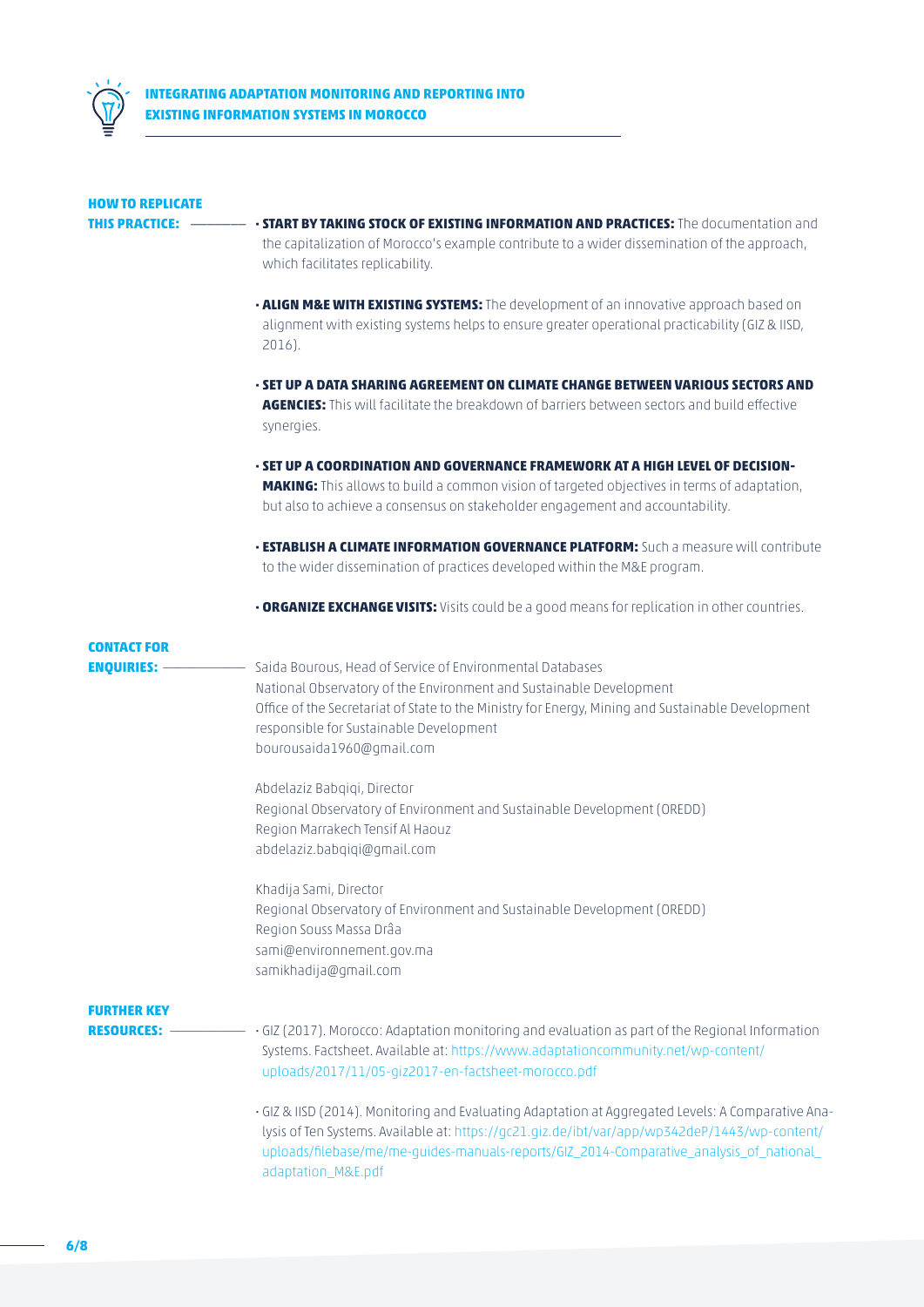|                                                                                                                                                                                                                                                                                                                                                                                                                                                | · GIZ & OREDD (2014). Guide relatif au montage d'un système de suivi et évaluation de la vulnéra-<br>bilité et de l'adaptation au changement climatique (SSE ACC). Région du Souss Massa Drâa (SMD).<br>Dépliant. (Establishment of a monitoring and evaluation system for vulnerability and adaptation to<br>climate change in the region of Souss Massa Drâa). Available at: https://www.4c.ma/fr/mediatheque/<br>docutheque/quide-relatif-au-montage-du-syst%C3%A8me-de-suivi-%C3%A9valuation-de-la-<br>vulnerabilite |
|------------------------------------------------------------------------------------------------------------------------------------------------------------------------------------------------------------------------------------------------------------------------------------------------------------------------------------------------------------------------------------------------------------------------------------------------|--------------------------------------------------------------------------------------------------------------------------------------------------------------------------------------------------------------------------------------------------------------------------------------------------------------------------------------------------------------------------------------------------------------------------------------------------------------------------------------------------------------------------|
| <b>WEBSITES:</b>                                                                                                                                                                                                                                                                                                                                                                                                                               | • Office of the Secretariat of State to the Ministry for Energy, Mining and Sustainable Development<br>responsible for Sustainable Development: http://www.environnement.gov.ma/fr                                                                                                                                                                                                                                                                                                                                       |
|                                                                                                                                                                                                                                                                                                                                                                                                                                                | • Morocco Climate Change Competence Center: http://www.4c.ma/fr                                                                                                                                                                                                                                                                                                                                                                                                                                                          |
|                                                                                                                                                                                                                                                                                                                                                                                                                                                | <b>CASE STUDY AUTHORS:</b> — Déthié Soumare Ndiaye, Centre de Suivi Ecologique (CSE)<br>Amy Gueye, Centre de Suivi Ecologique (CSE)                                                                                                                                                                                                                                                                                                                                                                                      |
| <b>CASE STUDY</b><br><b>CONTRIBUTORS:</b> ————                                                                                                                                                                                                                                                                                                                                                                                                 | Dieynaba Seck, Centre de Suivi Ecologique (CSE)<br>Khady Yama Sarr Fall, Centre de Suivi Ecologique (CSE)<br>Khadija Sami, OREDD Souss Massa (Interviewee)<br>Interviewees (in addition to the contacts for enquiries mentioned above):<br>Youssef Jaouhari, Independent consultant on behalf of GIZ                                                                                                                                                                                                                     |
| <b>EDITED BY: <math>-</math></b><br>$\frac{1}{\sqrt{2\pi}}\left( \frac{1}{\sqrt{2\pi}}\right) ^{2}=\frac{1}{2\sqrt{2\pi}}\left( \frac{1}{\sqrt{2\pi}}\right) ^{2}=\frac{1}{2\sqrt{2\pi}}\left( \frac{1}{2\sqrt{2\pi}}\right) ^{2}=\frac{1}{2\sqrt{2\pi}}\left( \frac{1}{2\sqrt{2\pi}}\right) ^{2}=\frac{1}{2\sqrt{2\pi}}\left( \frac{1}{2\sqrt{2\pi}}\right) ^{2}=\frac{1}{2\sqrt{2\pi}}\left( \frac{1}{2\sqrt{2\pi}}\right) ^{2}=\frac{1}{2\$ | Nikolas Scherer and Tobias Hausotter (adelphi)                                                                                                                                                                                                                                                                                                                                                                                                                                                                           |
|                                                                                                                                                                                                                                                                                                                                                                                                                                                | REFERENCES: - · GIZ & IISD (2016). Développer des systèmes nationaux de suivi et évaluation de l'adaptation:<br>guide méthodologique. (Developing national adaptation monitoring and evaluation systems:<br>A guidebook.) Available at: http://www.adaptationcommunity.net/?wpfb_dl=361                                                                                                                                                                                                                                  |
|                                                                                                                                                                                                                                                                                                                                                                                                                                                | · Royaume du Maroc (2010). Seconde Communication Nationale à la Convention Cadre des Nations-<br>Unies sur les Changements Climatiques. (Kingdom of Morocco. Second National Communication to<br>the United Nations Framework Convention on Climate Change). Available at:<br>https://www.4c.ma/fr/mediatheque/docutheque/seconde-communication-nationale-la-<br>convention-cadre-des-nations-unies-sur-les                                                                                                              |